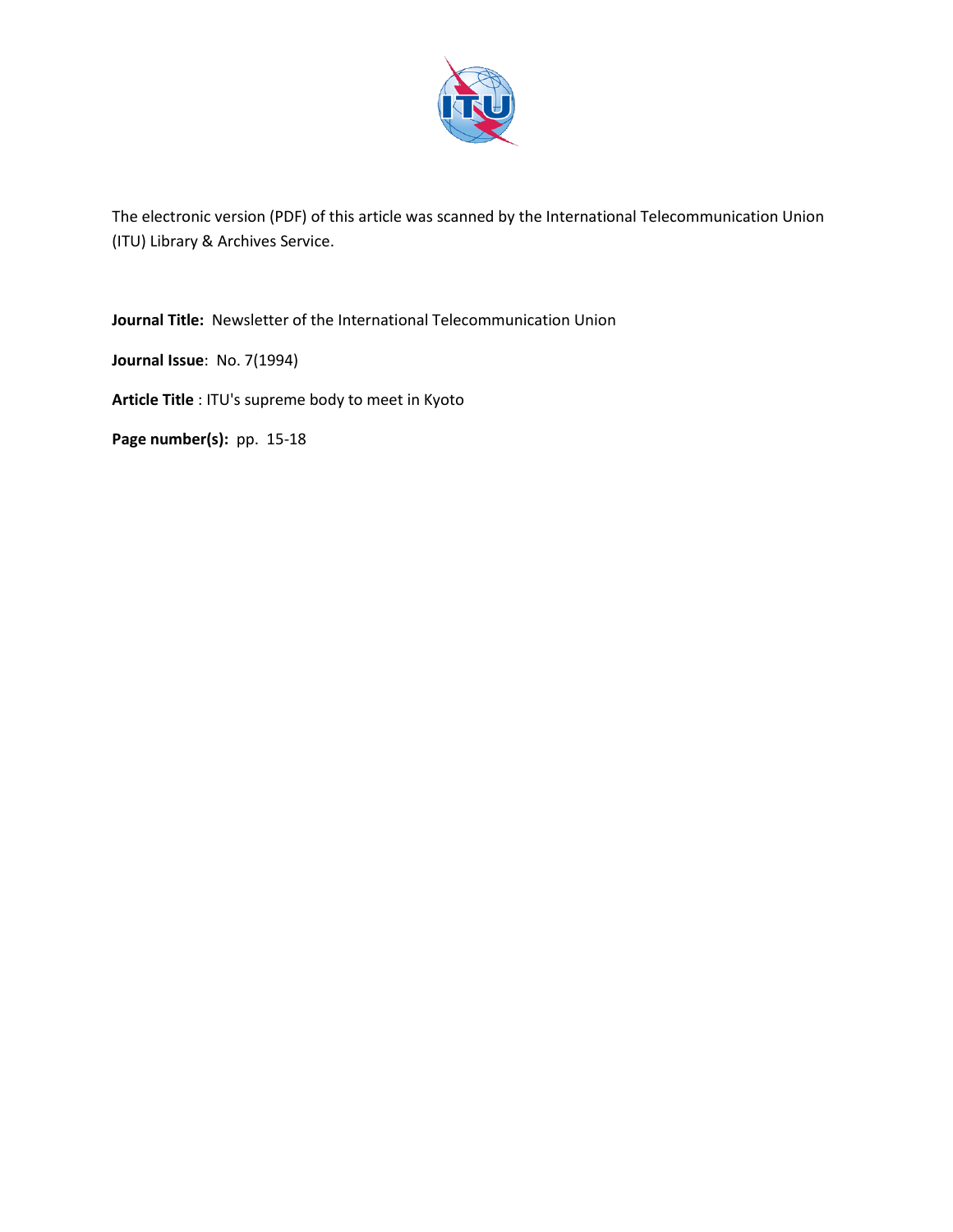### **ITU's supreme body to meet in Kyoto**

As the telecommunications environment continues to be characterized by liberalization, restructuring and fierce competition among network operators, service providers and equipment suppliers, there is a case for greater cooperation and coordination. When the Plenipotentiary Conference meets in Kyoto from 19 September to 14 October 1994 one of its essential tasks will be to elect a new team of leaders and a new Council for the ITU. It will also define new strategies and policies for the future of the telecommunications sector world-wide.

#### **Some milestones**

There have been many challenges during the journey to Kyoto. The last few years have seen an unprecedented technological revolution that has had and, by all indications, will continue to have a profound impact on the telecommunications sector world-wide. Aware that the future international telecommunications environment would be influenced by this technological revolution and the worldwide trend to privatization, the Nice Plenipotentiary Conference in 1989 confirmed the need to adapt the Union's structure, management practices and working methods gradually to the rapid changes occurring in the telecommunications sector. Hence its decision by Resolution No. 55 to set up the High Level Committee (H.L.C.).

So in November 1989, the ITU Council at its extraordinary session selected 21 Member States to appoint representatives to serve on the Committee. Their task: to review the structure and functioning of the ITU and recommend measures to ensure greater costeffectiveness throughout the Union's organs. After several months of hard work, the H.L.C. published its recommendations in a report entitled "Tomorrow's ITU: The challenges of change" (Geneva, April 1991).

Then came the Additional Plenipotentiary Conference (APP) that was held in Geneva in December 1992 to consider that report and set in motion the reforms recommended by the H.L.C.

The standards-setting activities of the former CCITT and CCIR were merged to form the Standardization Sector. The other activities of the CCIR, in particular, those

concerning the management of the radiofrequency spectrum in terrestrial and space radiocommunications along with the activities of the former IFRB were reorganized to form the Radiocommunication Sector. It may be worth recalling that the Development Sector was set up in 1990 and was the result of a merger between the previous Technical Cooperation Department and the Centre for Telecommunications Development. The APP also revised substantially the Nice Constitution and Convention to reflect this new structure.

Meeting the challenges of change is a theme that continued to mark the work of the ITU trio during the period 1990-1994. In the Radiocommunication Sector, a voluntary group of experts worked towards simplifying the Radio Regulations. Again in this Sector and in the Standardization Sector, improved working methods and accelerated approval procedures were introduced to ensure timely development and production of Recommendations. In the Development Sector, four regional offices were established to strengthen ITU's regional presence. Similarly, a new management system, new financial regulations and a new financial management system where each sector controls its own budget have been developed and introduced by the General Secretariat for greater transparency and accountability.

Other events too have marked important stages in the restructuring phase of the Union:

• WARC-92 (Malaga-Torremolinos) that allocated the frequency spectrum for future generation mobile satellite telecommunication and broadcasting systems

**i5** 

### **Meeting the challenges of change**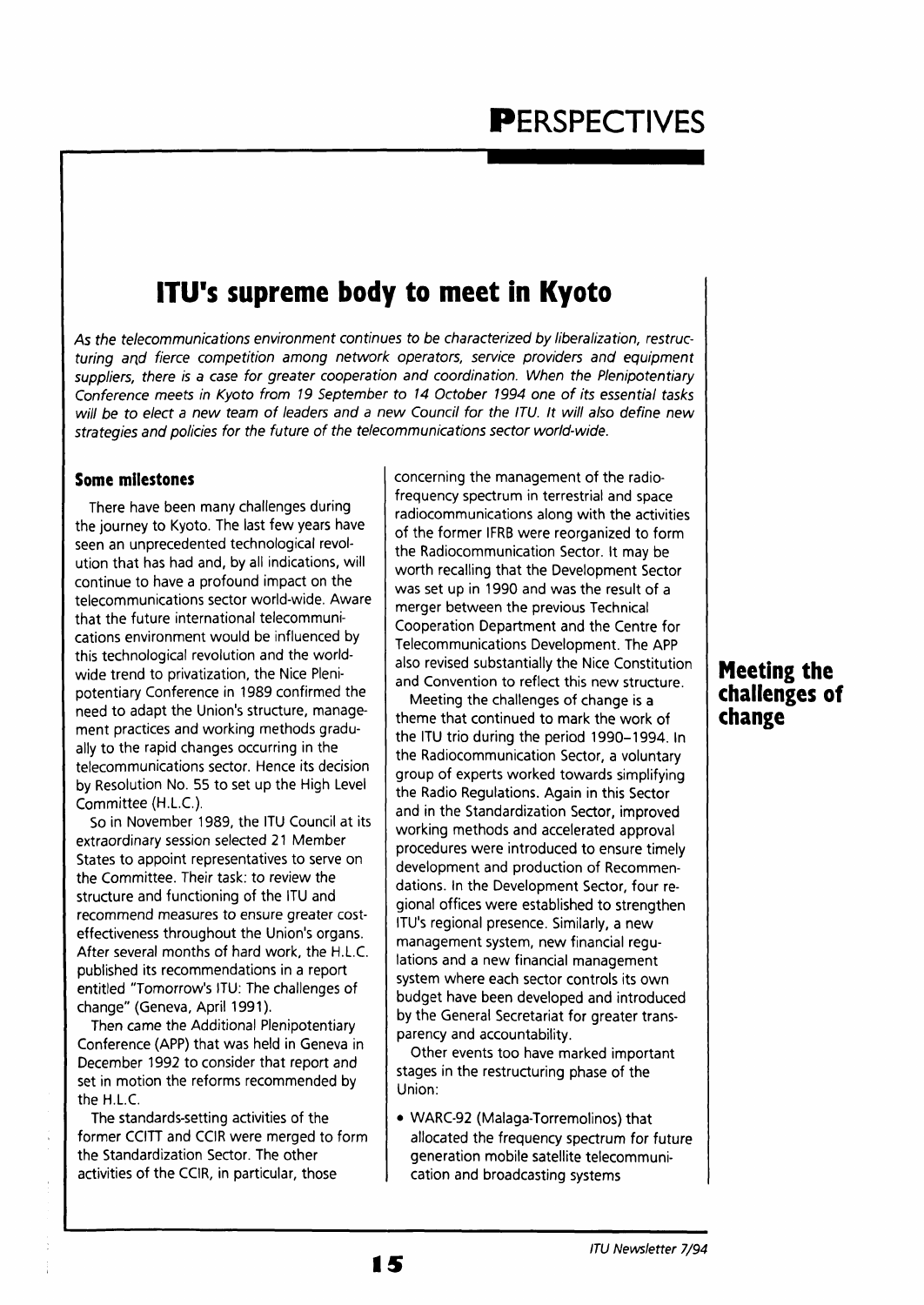## **PERSPECTIVES**

- The Radiocommunication Assembly and World Radiocommunication Conference (Geneva, November 1993)
- The World Telecommunication Standardization Conference (Helsinki, 1993) that planned the development of global standards for the telecommunication technologies needed for advanced personal communication systems and information superhighways
- Regional development conferences held in all the five regions of the ITU between 1990 and 1993
- The World Telecommunications Development Conference (Buenos Aires, March 1994) that developed and adopted a global telecommunications development strategy, better known as the Buenos Aires Action Plan.

That this Plan could attract some interesting debate among the Union's plenipotentiaries in Kyoto should not come as something of a surprise given the development priorities it discusses.

**Are the changes in the telecommunication sector likely to alter the membership profile of the Union?** 

#### **On the Conference agenda: new times, new challenges**

As the role of ITU Member Administrations continues to shift from that of operators to regulators, and as other new players enter the scene creating, as it were, new needs and expectations, how will the ITU cope with the demands of this enlarged family? Are these changes likely to alter the membership profile of the Union? True, the Geneva Constitution and Convention (1992) provide for increased participation by non-Administration entities and organizations in the activities of ITU's Sectors. But are not these instruments rather silent on the criteria, procedures and rights and obligations that should govern such participation? These may be some of the fundamental questions that will dominate the policy debate in Kyoto. In setting priorities and defining a strategic plan for the next four years this Conference must take account of

the changed and changing nature of the entities the Union is now meant to serve. With improved structures well and truly in place, the ITU should now play a stronger and more catalytic role in stimulating cooperation between the increasing number of entities concerned with telecommunications.

Another issue of interest is the exchange of information with ITU Members and the wider telecommunication community. The ITU has made significant strides in increasing the exchange of technical information and regulatory experiences over the past four years, helping Members to make informed choices on equipment and services. However, with the ever-growing demand for telecommunication information, the Union could do more and even stands a good chance of playing a key role in the global information economy and society of the next century if it adopts the appropriate strategy. In the words of Don Maclean, Head of ITU's Strategic Planning Unit, "with the telecommunication information available through its three Sectors and its world-wide network of participants; the Union could be sitting on a gold mine, which, if explored and exploited to the full, might just give it that chance".

Playing a leading role in this domain would also make the Union a more credible partner in development to service providers and equipment manufacturers now at the forefront of telecommunications development world-wide, to private investors and public institutions with the financial resources needed by developing countries, and not least, to the other international organizations involved in economic, social and infrastructure development projects whose success largely depends on good quality and reliable telecommunications. The sooner the new strategy being developed to improve electronic access to ITU documents, publications and databases begins to bear some fruit the better.

#### **Of globalization and global competition**

What may one call this expanding web of satellite, submarine and terrestrial links and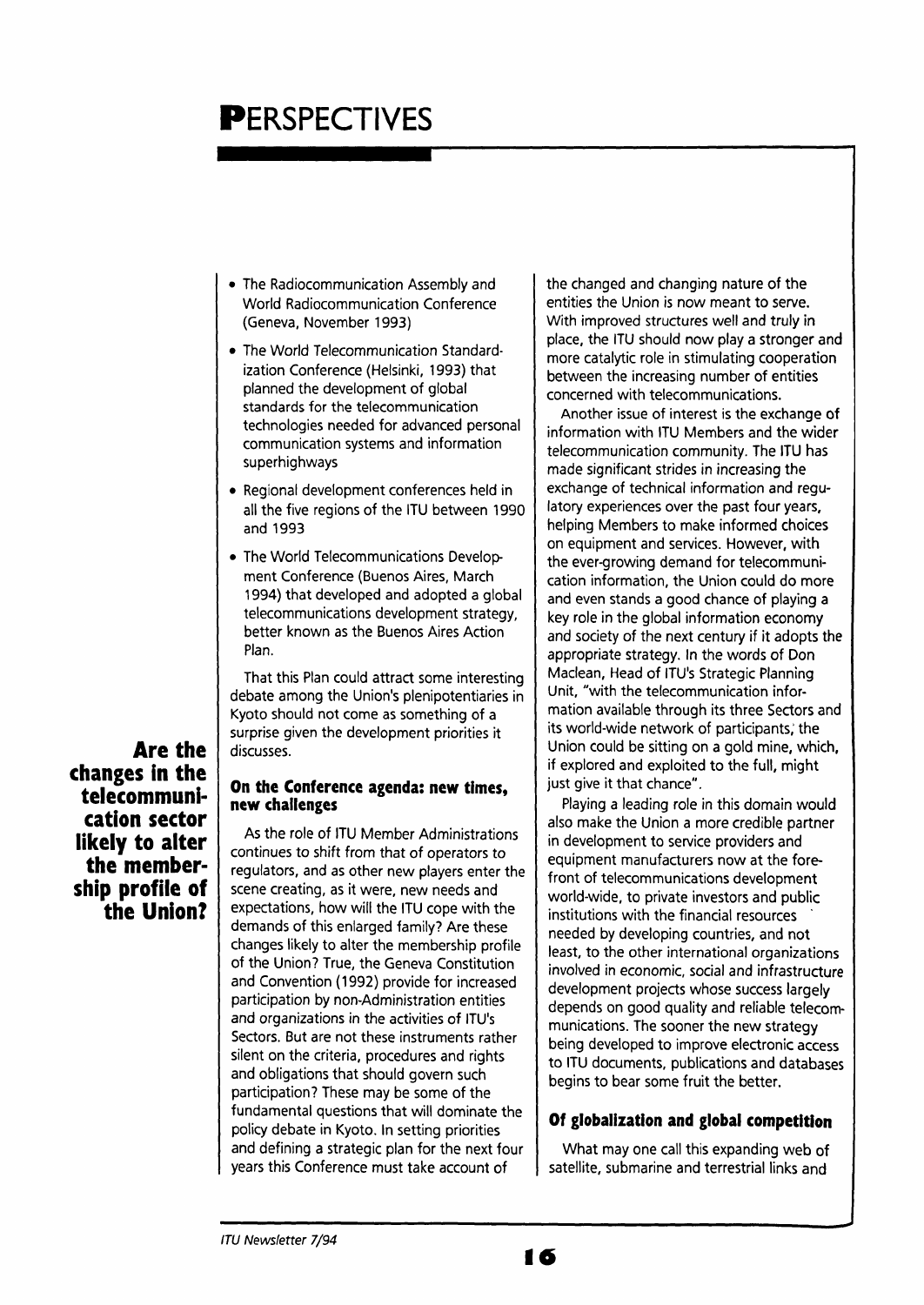# **PERSPECTIVES**

the services they bring with them? Globalization, perhaps? There is no doubt that in recent years, telecommunication products, services and technologies such as facsimile, mobile communications, global satellite services and fibre optics have changed the way telecommunication networks are developed, marketed and operated. And, increasingly, traditional boundaries between telecommunications, computers and broadcasting will continue to be redefined as these technologies continue to converge, raising new questions and great challenges not just for government policy-makers and regulators but also for the ITU.

Disturbing as these trends may seem, it is clearly better to be affected by them than to be left out. We have seen most developed and developing countries alike introduce major structural changes in their telecommunication sectors in response to globalization. In particular, the mature industrial economies of Europe and North America are now competing with newer industrial powers such as Japan and emerging ones in the newly industrializing economies of South East Asia. A recent example is the decision of the European Union calling for the liberalization of telephone services by 1998 amid fears that European companies may be falling behind United States and Japanese efforts to create the so-called information superhighways. There are also signs that the more "advanced" economies of Latin America are slowly entering the competition.

But where lies the place of the least developed countries of the world where the pre-conditions have not been established for them to compete? Firstly, they lack the infrastructure and trained personnel to attract their share of foreign investment. Secondly, they have no industrial base to even enter this fierce infrastructure competition. Much remains to be done to ensure that these countries whose economic survival is already threatened are not plunged into total isolation by the combined effects of globalization and global infrastructure competition.

In this increasingly dynamic and competitive environment, analysing the impact of changes on ITU's role and capacity to keep pace with the major changes in the sector must now, more than ever, be part of an on-going process of strategic planning. The challenge facing the Strategic Policy and Planning Unit, in place since 1992, is to help the ITU stay forward-looking in planning its activities and in adapting its work programmes and policies to the fast growing and changing needs of its Members.

The question of how policies for global telecommunication systems should be developed is likely to be a key issue in Kyoto and it is certainly going to be one of the most difficult issues the Union will have to deal with over the next four years. Telecommunication indicators in a recent publication by the ITU called "World Telecommunication Development Report" (Geneva, March 1994) show that despite substantial growth in the international network as a whole, much of the world still suffers from poor access to telecommunications.

The report goes on to indicate that 24 advanced industrial nations of the Organization for Economic Cooperation and Development (OECD) account for some 70% of the world's telephone main lines, 80% of telecommunication revenues and 90% of international traffic. Ironically, these countries are home to only 16% of the world's population. Clearly, the Conference ought to come up with some policy to ensure that this widespread restructuring in the telecommunication sector translates into a virtuous cycle of balanced development rather than into a vicious cycle of growing imbalance between rich and poor nations as is the case at present. Indeed, the greatest challenge to the ITU today is how to remain relevant and effective in the field of development in the same way it has imprinted itself in the activities of the international community in the areas of standardization and radiocommunication.

In changing its structures the ITU has certainly reflected the general global mood of

**But where lies the place of the least developed countries of the world where the preconditions have not been established for them to compete?**